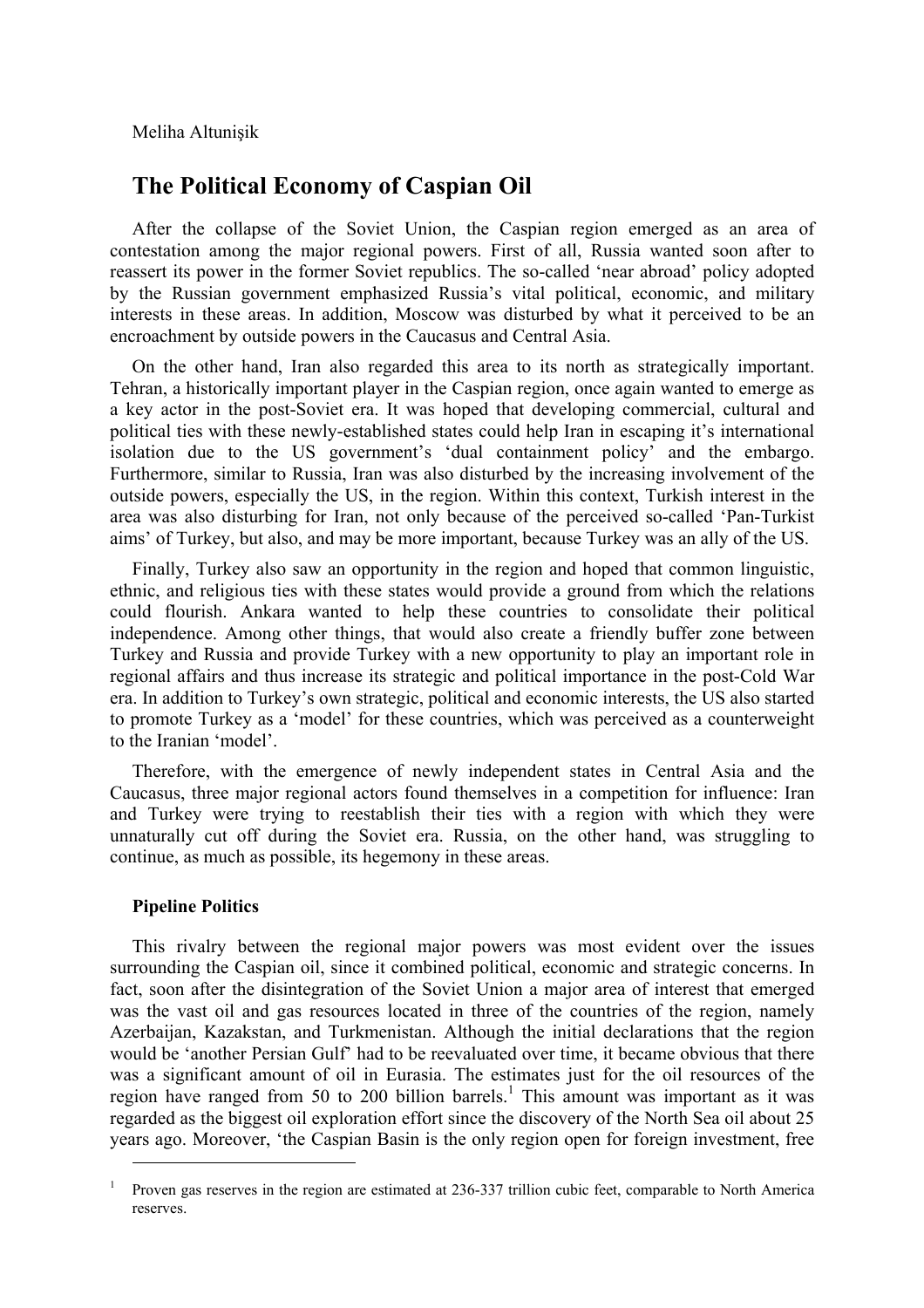of US or other multilateral sanctions, which offers companies the scale of new opportunities for investment that could allow them to create new core producing areas.<sup>2</sup> Finally, Caspian oil also presented an opportunity especially for the Western countries to diversify their oil supplies and to decrease their dependence on Persian Gulf oil.

As a result, soon major international oil companies began to take part in the exploration and the exploitation of the region's oil resources. They were followed by their home countries and other interested states. The first important deal was signed between an American oil major Chevron and Kazakstan for the development of the on shore Tengiz oil field. This was followed by the signing of the so-called 'deal of the century' for three off-shore fields in Azerbaijan.

One major issue that emerged was about the transportation of this oil and natural gas. The countries concerned were landlocked and pipelines were needed to bring these resources to the world market. The possible route for the marketing of especially Eurasian oil became a subject of intense diplomatic and legal battles. Three major regional powers, Iran, Russia, and Turkey, wanted the oil to pass through their own territory. Initially, there was a fierce competition between Russia and Turkey, when both countries presented alternative routes as the most viable ones and engaged in a bitter struggle to convince other parties. At that time Iran had to stay on the sidelines, because of US government's insistence to exclude Iran from both production and transportation of Eurasian oil. However, that did not mean that in these early stages Tehran waited without doing anything. In fact, a most interesting development was a rapprochement between Iran and Russia during this period. These two countries with similar interests, aimed to prevent the involvement of outside powers in the development of Caspian oil. Within this context, they brought forward the issue of the legal status of the Caspian, and argued that it was a lake, not a sea, and as such there should be joint possession of the Caspian, including its mineral resources. Later, Iran emerged in 1997 as an important actor of pipeline politics, when, getting the support of some of international oil companies, started to advertise the Iranian option as the most viable one.

## **Stage One: Russia Vs Turkey**

 $\overline{a}$ 

The Russian Federation was very much disturbed by the developments in Eurasian oil. By then Moscow was trying to reassert itself in the former Soviet republics. The developments in Eurasian oil were analyzed and interpreted within that context. From the beginning two positions emerged in Moscow. On the one hand, there was especially the newly privatized Russian oil company, LUKoil, which was also supported by the Ministry of Fuel and Energy. They argued that Russia should participate in the Caspian oil deals and thus acquire benefits from the oil bonanza. On the other hand, the Russian Foreign Ministry adopted a hard line position and made it clear that Russia was against any foreign investment in Caspian oil. These views were openly stated in 'Directive No. 396 'On Protecting the Interests of the Russian Federation in the Caspian Sea, which made the standard realist case for a Russian sphere of influence.<sup>3</sup> Furthermore, in order to prevent any outside encroachment and to consolidate its control and influence in the area, the Kremlin also raised the issue of the legal status of the Caspian Sea. Russia also brought forward environmental concerns as regards the Caspian. However, at the same time Moscow wanted the Eurasian oil to pass through its own

<sup>2</sup> For instance, Iran and Iraq a two important country with similar opportunities face US and UN sanctiions respectively. Julia Nanay, in 'Symposium: Pipelines and Politics', Middle East Policy, 5, No. 4 (1998): 32.

Robert V. Barylski, 'Russia, the West, and the Caspian Energy Hub', Middle East Journal, 49, No. 2, (1995): 223.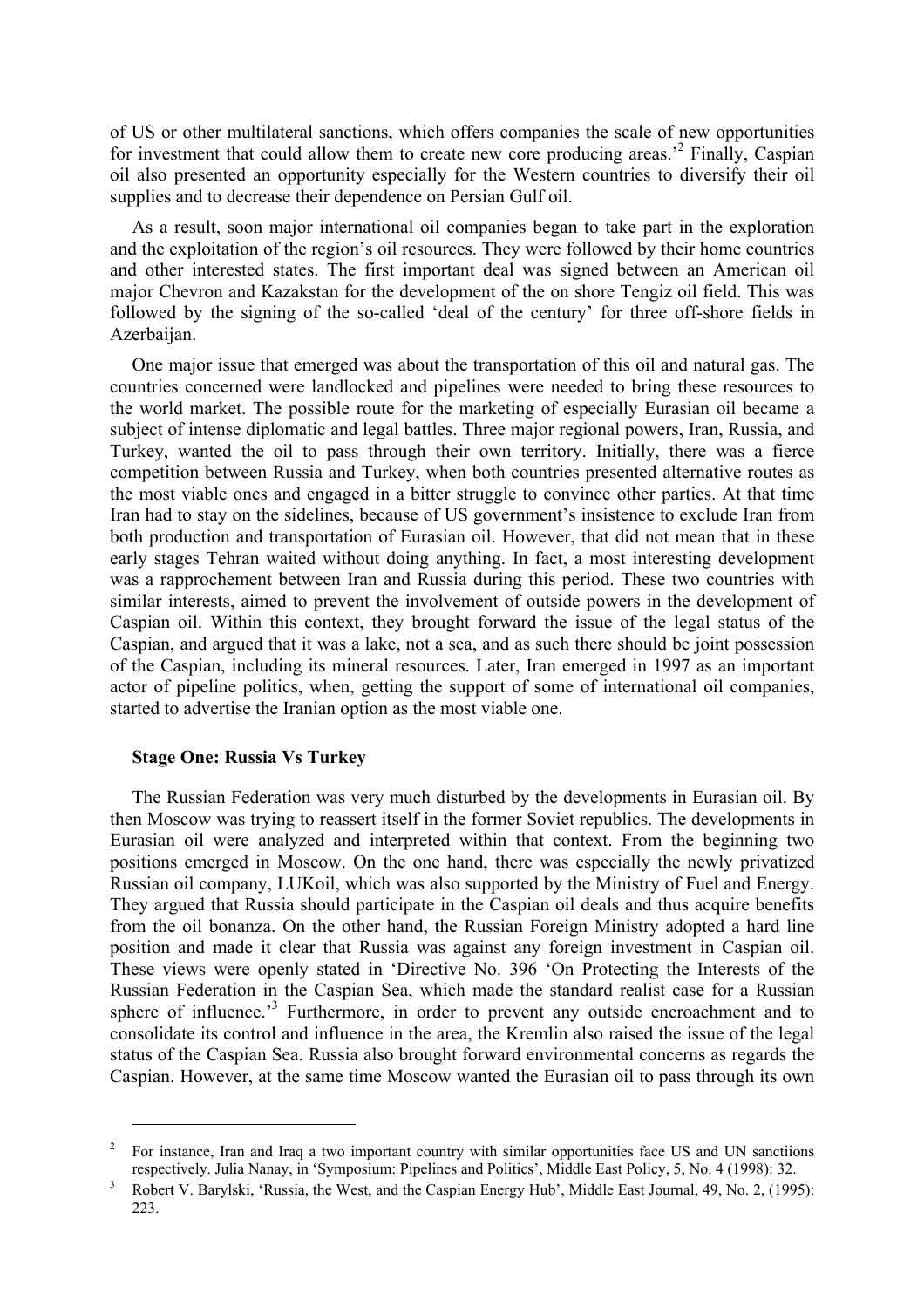territory, to use the existing pipeline system with minor repairs. While promoting the 'northern route', Moscow opposed the building of any other pipelines.

This was unacceptable for Ankara. Therefore, Turkey came up with a plan to carry the Eurasian oil to the world market and started to argue that this was the ideal route to carry the oil. Therefore, the Russian and Turkish proposals became the main contenders. Ankara was first involved in the issue in 1992. At that time BOTAS, the State Pipeline Company, prepared a proposal to partly use the existing Kerkuk-Yumurtalik pipeline, which was built to carry the Iraqi oil. However, some international oil companies objected to this on the grounds that the line followed an area where there had recently been an increased PKK activity.<sup>4</sup> As a response in December 1994 the Turkish government put forward a proposal called the 'Caspian-Mediterranean Oil Pipeline Project' which required the building of a completely new pipeline. It aimed to carry Kazak and Azeri oil through two interconnected pipelines from Tengiz and Baku overland and from Turkey to the Ceyhan export terminal on the Mediterranean. This was a major terminal with 2.5 million b/d surplus capacity even if Iraq resumed exports. Since the 1990 Gulf War the terminal has virtually been idle and Turkey has suffered billions of dollarlosses for that reason. Ankara, therefore, saw this project also as a way to make the Ceyhan terminal operational once again. After intense diplomatic efforts the Turkish government, in January 1995 got the US support for a 'pipeline through Turkey' in the general framework of the US policy that supported the idea of 'multiple pipelines'. The US government at that time did not want to alienate Russia altogether. On the other hand, for economic and political reasons Washington did not want only one country to control the tap. This became the cornerstone of the US policy at that early stage.

The Turkish government, while continuing to promote the Baku-Ceyhan route, made several arguments against the Russian proposal, which aimed to bring the oil to the terminal at Novorossissk, a Russian port on the Black Sea coast, and then carry it with tankers via the Turkish Straits. First of all, Turkey made it clear that it would oppose the use of the Straits for transporting the Caspian oil. It was stated that if all Caspian oil passes through the Bosphorus, this would mean that each year 100 million tons of oil would pass instead of the current 32 million tons. This would put an additional strain on the traffic in this already overloaded, narrow waterway, and create environmental problems, presenting an increased health risk to Istanbul's 12 million inhabitants. To prevent this from happening the Turkish government hastily adopted some new regulations on 1 July 1994 concerning the passage of oil tankers through the Straits. The timing of these actions by Ankara gave the impression that, like Russian ecological concerns for the Caspian, Turkey had political reasons behind this decision. However, the threat to the Bosphorus and Istanbul was so real that eventually the Turkish arguments received at least an understanding from different circles. Turkey also pointed out the limitations of the port of Novorossisk. Since the current capacity of the port would be inadequate to handle the export of the Caspian oil, either an expansion or the building of a new port was needed, and both would add to the expenses. In addition, it was noted that the Black Sea port was closed at least one third of the year because of weather conditions. Finally, as long as the Chechnian problem continued, there was the issue of the security of the Russian pipeline that crossed Chechnya.<sup>5</sup>

On the other hand, Russia also tried to convince the oil companies and the related governments that the Turkish proposal was much less attractive. First of all, it would cost

<sup>4</sup> Interview with the then-General Manager of BOTAS, Mete Göknel, artiPolitika (Istanbul), 23, 23-29 May  $1998: 50-53.$ 

For more on the arguments of the Turkish government see, Temel Iskit, 'Turkey: A new Actor in the Field of Energy Politics?' Perceptions (Ankara), 1, No. 1 (1996): 58-82.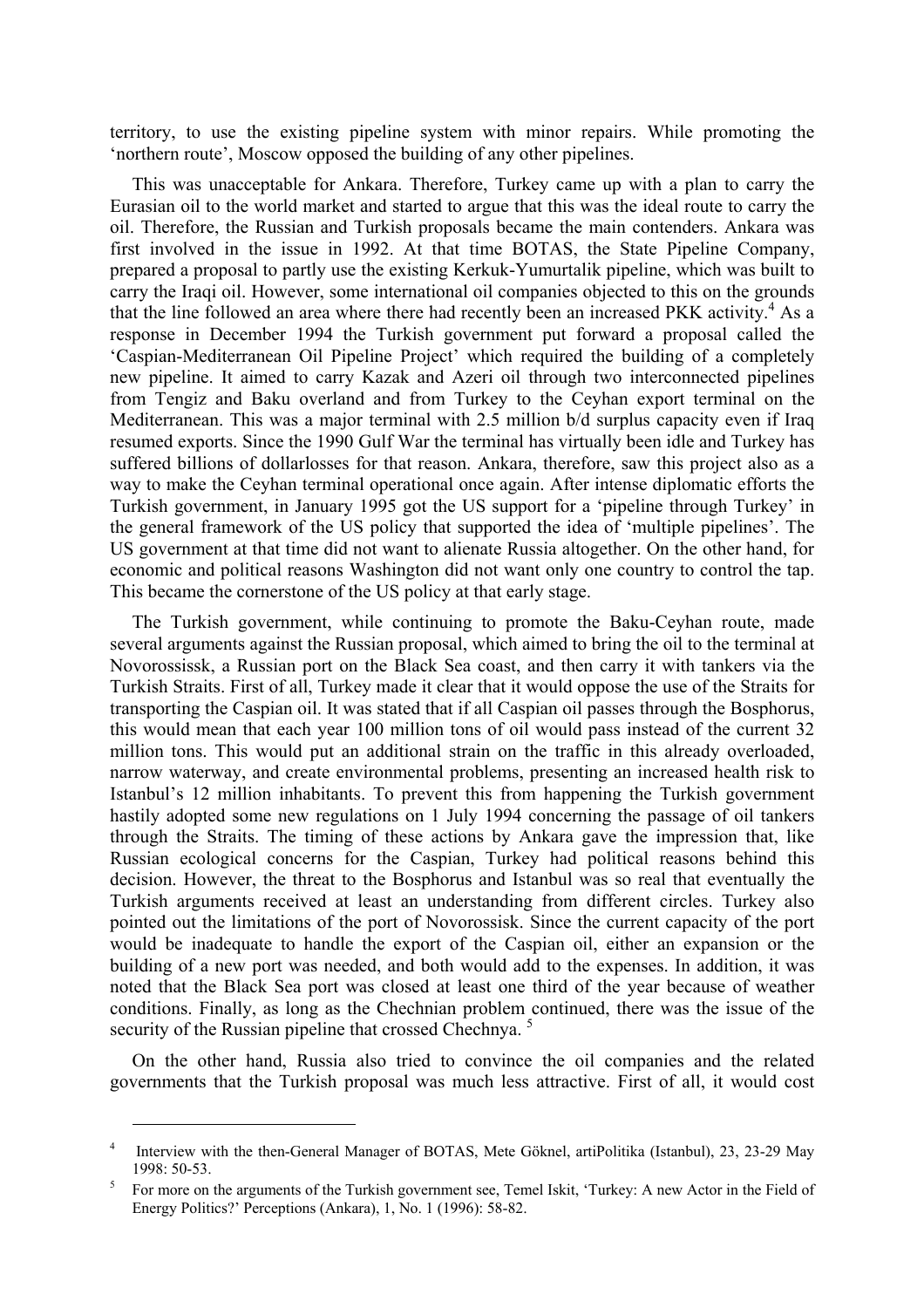more than the Russian proposal. Moreover, several Russian officials brought the Kurdish problem to the discussion and argued that the Turkish route was unsafe. Thus, the issue of the security became an important part of the debate about pipelines and both sides accused each other of fanning the flames in their problem areas and the Kurdish question and the problems in Chechnya were used by both sides to support their arguments.

In 1995 to meet the immediate needs of Azerbaijan the Azeri International Consortium, AIOC, decided to produce about 5 tons of oil per year maximum, totaling 20 tons over a 10 year period. Again the selection of the export route for this relatively small amount of oil, the so-called 'early oil', to be produced by the Consortium became an issue. The most likely possibility was to use the 'northern route' through Russia, since that route required very little investment to become operational. Yet as the route passed through Chechnya there was a political problem and the Kremlin tried to solve that as soon as possible. In the meantime, the Turkish government, in cooperation with Georgia, submitted a proposal to transport this early oil through a 'western route' across Azerbaijan and Georgia to the Black Sea port of Soupsa. In order to make this proposal competitive Ankara offered several things. If the AIOC decided to build the pipeline Turkey would guarantee attractive tariff levels and concessionary financing. If not, Ankara offered to create a company with participants from Azerbaijan and Georgia to build and to operate the pipeline. Russia was also invited to participate as an equity partner. In addition, Ankara offered to buy all of this early oil at market rates.

The Turkish government's support of the Soupsa route was based on the argument that if that route was chosen by the Consortium, that would end the domination by Moscow of the transportation infrastructure of the region. This support, however, led to divisions among several government actors in Ankara that had been involved in pipeline politics. The government's support for the Soupsa route was criticized especially by BOTAS on the grounds that Turkey should concentrate its efforts on the main route and try to win support for its own proposal as soon as possible. The general Manager of BOTAS claimed that by supporting the Georgian option Turkey would be supporting a rival project.

On 9 October 1995 the AIOC announced its decision to use two pipeline routes to export the early production oil from the Azeri oil fields to the world markets: both the northern and the western routes. Several factors, mostly political, seemed to play a role in this decision. The most important one was the attitude of the US government. The Clinton administration had adopted a policy that called for the building of 'multiple pipelines' for the transportation of the main oil. At the last minute they adopted the same approach as regards to the 'early oil'. In this, diplomatic efforts of the Turkish government played some role. The US government made its policy openly known when the US ambassador to Baku gave a press conference a few days before the Consortium was to make public the route for the transportation of early oil. He reiterated the US support for multiple lines since the US government believed that the more pipeline routes there were, the greater the chances to ensure the safety of oil transportation and investments. In addition, President Clinton called President Aliyev of Azerbaijan and restated Washington's desire for multiple pipelines. The Turkish support for the western route and the proposal that was submitted by the Turkish government were also decisive in the decision of the Consortium. In fact, after the announcement of the decision, the vice president of the AIOC said that they initially preferred the Russian route but then, when Turkey said that it would finance the Georgian route and decrease the transportation rate considerably, the western route also became economical. He also added that, in addition to economic considerations, the Consortium did not want to rely on one route for the reason of political risks.<sup>6</sup>

<sup>6</sup> Yeni Yuzyil , 19 November 1995.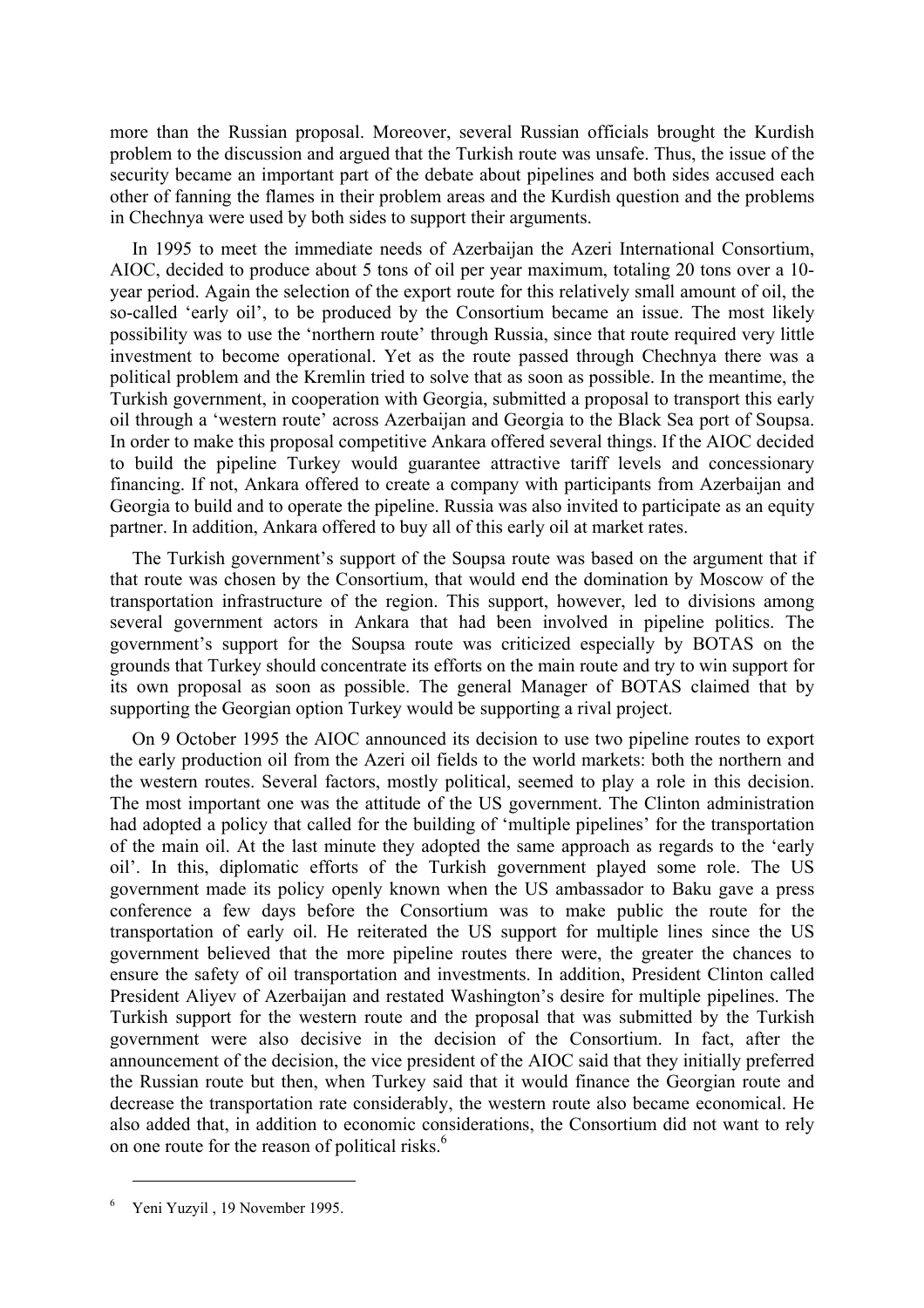The Turkish government declared the decision of the AOIC as a victory for Turkey. They argued that the decision signaled the realization of the Baku-Ceyhan route. It was true that Turkey's support for the Georgian route had played a major role in the decision of the Consortium. Yet the question remained as to whether or not this decision was really a signal for the Baku-Ceyhan route. In fact, it was soon apparent that Turkey was in square one in terms of the realization of this pipeline.

## **Recent Developments**

 $\overline{a}$ 

Since mid-1997 the diplomatic efforts on the issue of the transportation of Eurasian oil intensified. One of the most important reason for this was a change in the attitude of the US government toward the region. The US government had started to show an interest in the region after the disintegration of the Soviet Union. However, up until 1997 this interest was rather limited. One reason for that was the influence of those within the US administration that aimed to put 'Russia first'. In addition, mostly as a result of the pressures from the Armenian lobby in Washington, the US administration had little contact with Azerbaijan. Under these circumstances the US government's room for maneuver was rather limited. Washington's efforts during this period concentrated in supporting its oil companies and preventing Iran's participation in Eurasian oil in any way. A related policy was to support the Turkish route, yet this was not then as open and clear as it was going to become in the last year.

During 1997 the US government made its intention to involve itself in the security issues of the area much more explicit. It became clear that the region itself had become important in the eyes of the policy makers in Washington. The US under-secretary of State Strobe Talbott on 21 July 1997 delivered a speech at Johns Hopkins University and declared the Caspian region to be of vital importance for the US. He also stated that this energy hub could not be left under the hegemony of Russia. Furthermore, it seemed that the Armenian lobby's influence was also decreasing. The government officials started to talk about resuming aid to Azerbaijan. In July 1997 Azerbaijani President Aliyev received a very warm welcome in Washington. President Clinton promised him to work for the lifting of the embargo that was based on Clause 907 of the Freedom Support Act, passed in October 1992. Finally, Washington started more openly to support the Turkish route. Strobe Talbott stated in the above mentioned speech that the US especially supported the Turkish route. This open support was reiterated by US Secretary of Energy Frederic Pena when he was on a presidential tour to the Caspian region on 18 November 1997. As one of the key players in this game, the support of Washington increased hopes in Ankara about the possibility of this route.

There were other encouraging developments for Turkey. In a speech at a ceremony to mark the flowing of the first oil from the Chirag-1 off-shore deposit Aliyev said that the main pipeline to export Azerbaijani oil should flow to the Turkish port of Ceyhan. This was important in that, maybe for the first time, Aliyev expressed his support of the Mediterranean route in such a strong manner. Besides Aliyev, Ankara also got the support of Georgia for its proposal. Finally, the Turkish government started to emphasize that Turkey, being a net importer of oil and natural gas, would not represent a conflict of interest with the Eurasian oil producers. Unlike Russia and Iran which themselves are major oil and gas producers, Ankara would be more than willing to allow as much oil as possible from the pipeline.<sup>7</sup>

<sup>7</sup> The importance of this issue became obvious when Russia's gas company Gazprom refused to transport Turkmenistan's natural gas to the West to reduce the competition.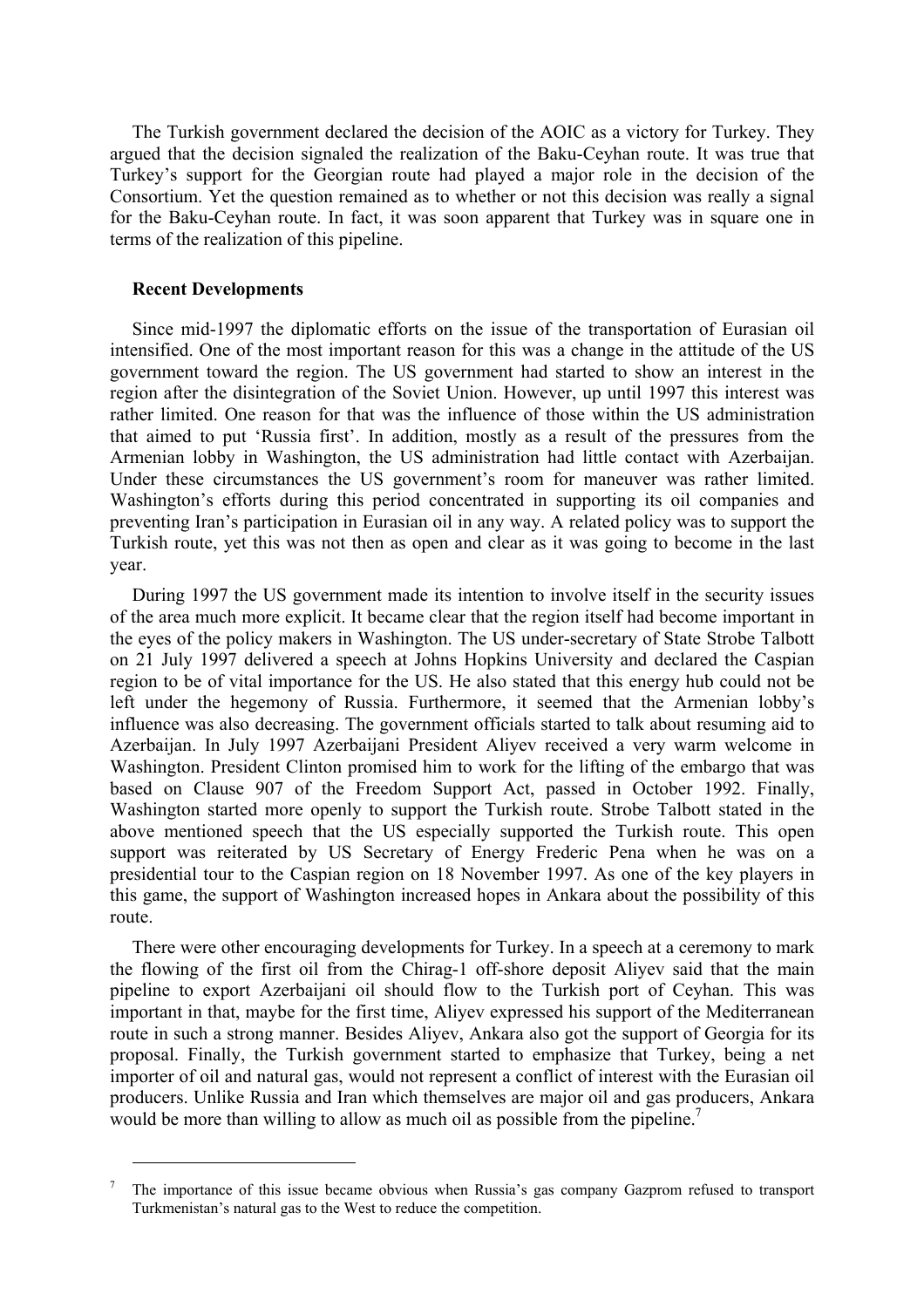On the other hand, it seems that Russia has been recently losing influence in the region. That general disengagement has also been reflected in the issues surrounding the Eurasian oil. A parallel development is the increasing influence of economic interests in Russian foreign policy. A recent bilateral deal between Russia and Kazakstan to delimit the Caspian, a move very much criticized by Iran as well as the hard-liners in Moscow, was a clear sign of this influence. Yet the resentment in Russia continues. Recently a group of foreign policy analysts signed a declaration which said that 'Russia must not stand by as the energy resources of the Caspian are carved up in the interests of the US and Europe'. 8

The most curious, however, is the question of Iran. On the one hand, the US government continues to be as adamant as ever to prevent Iranian participation in Eurasian oil. One of the main elements of the US policy towards the Middle East after the Gulf War has been the 'dual containment policy', which aimed to contain both Iraq and Iran. An important instrument of this policy has been embargoes. On 15 March 1995 President Clinton issued an administrative directive banning US firms from participating in Iranian oil development projects. In April 1995 this time the administration announced a total ban on trade with and investment in Iran. A more important move came in August 1996, when President Clinton signed the Act for Reinforcing Sanctions Against Iran and Libya passed by the Congress. This so-called D'Amato Law stipulated that companies from third countries investing 40 million dollars or more a year in Iran would be subject to US sanctions. Within this context the Clinton administration prevented Iran from benefiting from the developments in Eurasian oil. As late as November 1998 the US Minister of Energy in his tour of the region mentioned above once again argued that 'we do not support conducting ordinary business with a country that funds, trains, and supports terrorists or seeks to acquire weapons of mass destruction.'9 The opposition to any Iranian involvement seems to be a major continuity in US policy.<sup>10</sup> However, one can detect some new developments even there. First of all, some influential figures close to the US administration, such as former National Security Advisor Zbigniev Brzezinski, started to question the success of the dual containment policy and argued instead for inducing Iran into cooperation rather than alienating it. These arguments intensified especially after the election victory in May 1997 of Muhammad Khatami, who was regarded as one of the moderates in Iran. In the meantime, the attitude of the Gulf states toward Iran has undergone significant change. Most important, a 'rapprochement' was initiated between Iran and Saudi Arabia. This was a serious blow to the US' 'dual containment policy'. In addition some US oil companies also started to push for the Iranian route for the transportation of Eurasian oil, which they argued was the most economical option. In fact, in recent months one could even see signs of a slow rapprochement between Iran and the US. Nevertheless, so far there has not been a drastic change in the situation and the US government, at least on the surface, continues its opposition to an Iranian participation in Eurasian oil.

Parallel to these developments, after the election of President Khatami the Iranian government seemed to have increased its efforts to push for an Iranian route. Getting the support of some of the oil companies, the Iranian government started to argue that Iran was the easiest and the cheapest route since most of the infrastructure was already there. Therefore, Tehran argued, the decision should be made according to economic rather than

<sup>8</sup> Time, 29 June 1998: 25.

<sup>9</sup> United States Information Service, 'Pena Wins Support for Oil Transport Corridor,' 18 November 1997, http://www.mtholyoke.edu/acad/itrel/oilcauc.html.<br><sup>10</sup> This continuity is generally explained by the influence of the Israeli lobby in the US. However, it seems clear

that the US government is disturbed by Iranian policies in the Middle East and regarded the Iranian regime as a threat to its hegemony in the region as well as to its allies, not just Israel but also Saudi Arabia.